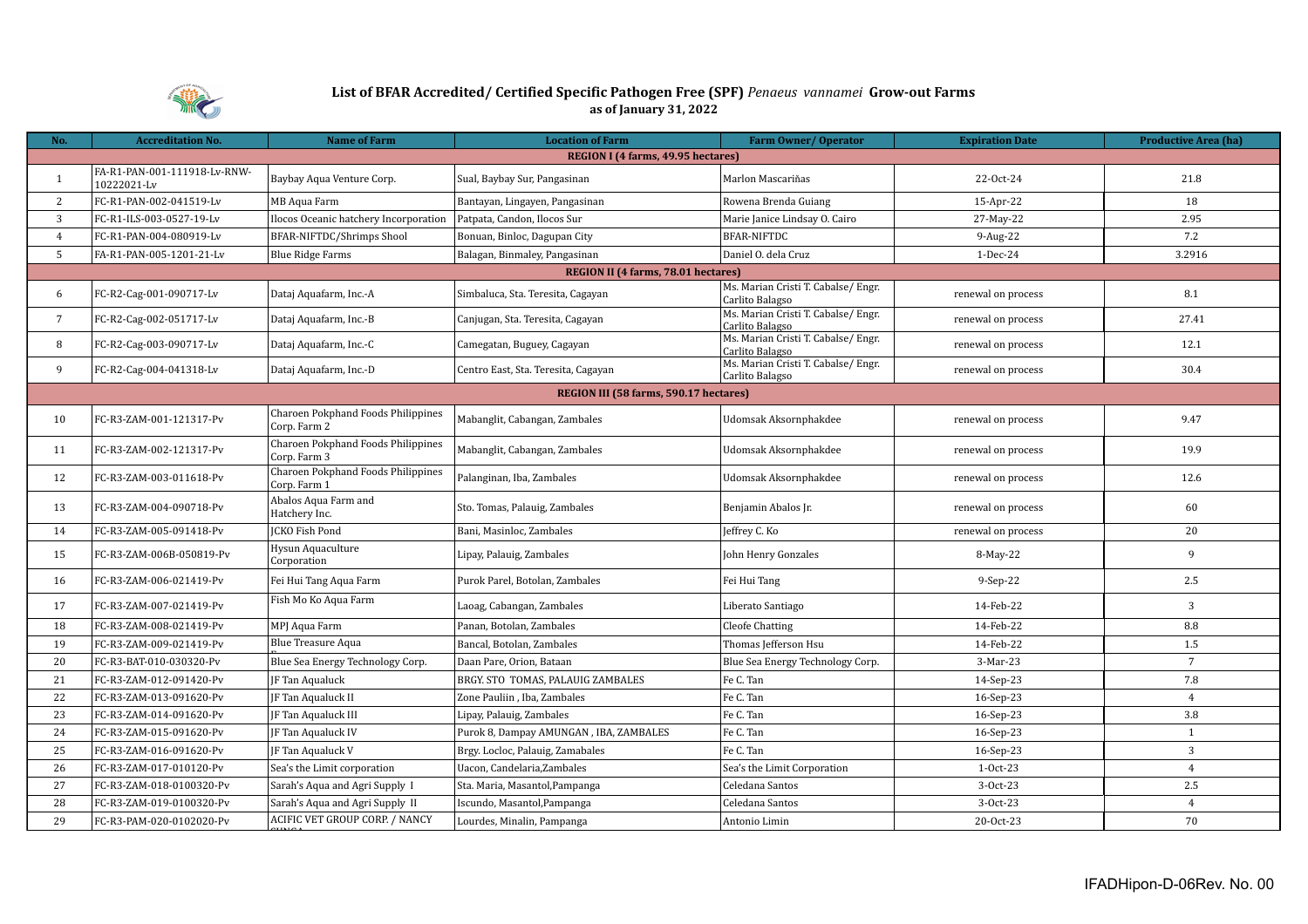| 30 | FC-R3-PAM-021-0102020-Pv | Zapatero Farm                       | San Isidro, Minalin, Pampanga              | <b>Elvis Naval</b>     | 20-Oct-23    | $\overline{4}$ |
|----|--------------------------|-------------------------------------|--------------------------------------------|------------------------|--------------|----------------|
| 31 | FC-R3-PAM-022-0102020-Pv | Ato Cruz Farm                       | Lourdes, Minalin, Pampanga                 | Ato Cruz               | 20-Oct-23    | 24             |
| 32 | FC-R3-PAM-023-0102020-Pv | Kat Kat Aquafarm                    | Culcol, Minalin, Pampanga                  | Cesar Yabut            | 20-Oct-23    | 12             |
| 33 | FC-R3-PAM-024-0102020-Pv | Visda Aquafarm                      | San Nicholas, Minalin, Pampanga            | Jeffrey Visda          | 20-Oct-23    | 8              |
| 34 | FC-R3-PAM-025-0102020-Pv | Lumanog Aquafarm                    | San Bartolome, Sto. Tomas, Pampanga        | Rodolfo Lumanog        | 20-Oct-23    | 6              |
| 35 | FC-R3-ZAM-026-110520-Pv  | <b>CLCC Aquaculture</b>             | Sinabacan, Candelaria, Zambales            | Sophia Tan             | 05-Nov. 23   | 20             |
| 36 | FC-R3-ZAM-027-110520-Pv  | HCS SEA DRAGON AQUAFARM             | Biay, Sta Cruz, Zambales                   | Ernesto Aquilino       | 05-Nov. 23   | 14             |
| 37 | FC-R3-PAM-028-112720-Pv  | Galac Poultry and Balut Industry    | Macaluc, Minalin, Pampanga                 | Edwardo Lacanlale Sr.  | 27-Nov. 23   | 5              |
| 38 | FC-R3-PAM-029-112720-Pv  | Galac Poultry and Balut Industry II | Macaluc, Minalin, Pampanga                 | Edwardo Lacanlale Sr.  | 27-Nov. 23   | 10             |
| 39 | FC-R3-PAM-030-112720-Pv  | Kian Gabriel Aquafarm               | Lourdes, Minalin, Pampanga                 | Arnel Mallari          | 27-Nov. 23   | $\overline{4}$ |
| 40 | FC-R3-PAM-031-122120-Pv  | Irra AquaFarm                       | Pandi Sasmuan, Pampanga                    | Ramon Pineda           | 21-Dec-23    | 14             |
| 41 | FC-R3-BUL-032-012721-Pv  | Fernando Galvez Farm                | San Agustin, Hagonoy, Bulacan              | Fernando Galvez        | 23-Jan-24    | 2.5            |
| 42 | FC-R3-ZAM-033-021721-Pv  | Orient Sun Marine Product           | San Isidro, Cabangan, Zambales             | Manny Tiu              | 24-Jan-24    | 16             |
| 43 | FC-R3-ZAM-034-022321-Pv  | Palaya Shrimp Farm                  | Brgy. Bato, Palauig, Zambales              | Iggy Colesio           | 25-Jan-24    | $\mathbf{1}$   |
| 44 | FC-R3-PAM-035-031021-Pv  | Antonina Nuffeler Farm              | Tacasan, Macabebe, Pampanga                | Antonina Nuffeler      | $26$ -Jan-24 | 6              |
| 45 | FC-R3-PAM-036-031021-Pv  | Noble Farm                          | Pasak, San Isidro, Minalin, Pampanga       | Neil Noble             | 27-Jan-24    | 18             |
| 46 | FC-R3-PAM-037-031021-Pv  | Rustico Libut Farm                  | Balangkas, Sto. Tomas, Pampanga            | Rustico Libut          | 28-Jan-24    | 40             |
| 47 | FC-R3-PAM-038-031021-Pv  | Lumba Aqua Farm                     | Dawe, Minalin, Pampanga                    | Ricky Lumba            | 29-Jan-24    | 6              |
| 48 | FC-R3-PAM-039-031021-Pv  | Missael Mallari's Farm              | Bulac, Minalin, Pampanga                   | Missael Mallari        | $30$ -Jan-24 | 1              |
| 49 | FC-R3-PAM-040-031021-Pv  | RL Navarro Farm                     | Panguling, Minalin, Pampanga               | Ronald Navarro         | $31$ -Jan-24 | 16             |
| 50 | FC-R3-PAM-041-031021-Pv  | Josh Junay Farm                     | Poblacion, Sto. Tomas, Pampanga            | Winnie Galang          | 1-Feb-24     | 30             |
| 51 | FC-R3-ZAM-042-050521-Pv  | Y & G Farm                          | Sinambungan, San Agustin, Iba, Zambales    | Zhonguhie Guo          | 24-May-24    | 9              |
| 52 | FC-R3-ZAM-043-050521-Pv  | <b>SMC Fish Pond</b>                | Sinambungan, San Agustin, Iba, Zambales    | Shiela Cacho           | 24-May-24    | 2.6            |
| 53 | FC-R3-ZAM-044-050521-Pv  | R.S Lucas Aquafarm                  | Brgy. Liozon, Palauig, Zambales            | Hanzhuo Li             | 24-May-24    | $\overline{7}$ |
| 54 | FC-R3-ZAM-045-052721-Pv  | Alvin Aquafarming                   | Balitoc, Sta. Cruz, Zambales               | Alvin Pascual          | 24-May-24    | 1.5            |
| 55 | FC-R3-ZAM-046-052721-Pv  | <b>YNG Aquaculture</b>              | Purok 6, San Agustin, Iba, Zambales        | Alex Lim               | 24-May-24    | 3.5            |
| 56 | FC-R3-PAM-047-061021-Pv  | Roland Mendoza Farm                 | Sampaga, Apalit, Pampanga                  | Roland Mendoza         | 24-Jun-24    | 3.5            |
| 57 | FC-R3-PAM-048-061021-Pv  | Nicholas Lingat Farm                | Sta. Maria, Minalin, Pampanga              | Nicholas Lingat        | 24-Jun-24    | $5.2\,$        |
| 58 | FC-R3-PAM-049-061021-Pv  | Christopher Salamat Farm            | Bulac, Minalin, Pampanga                   | Christopher Salamat    | 24-Jun-24    | 4.5            |
| 59 | FC-R3-ZAM-050-081321-Pv  | Alejandro San Jose Farm             | Pangulinan, Palauig, Zambales              | Alejandro San          | 24-Aug-24    | 20             |
| 60 | FC-R3-ZAM-051-081321-Pv  | EZ Farm                             | Locloc, Palauig, Zambales                  | Erwin Villadoz         | 25-Aug-24    | 10             |
| 61 | FC-R3-ZAM-052-092321-Pv  | Malabon Shrimp Pond                 | Malabon, Masinloc, Zambales                | Daihui Corporation     | 23-Sep-24    | 5              |
| 62 | FC-R3-PAM-053-0110321-Pv | Juan Biofloc Aquaponic Farm         | Sta. Cruz, Magalang, Pampanga              | Julita Bautista        | 3-Nov-24     | 0.5            |
| 63 | FC-R3-BAT-054-0111521-Pv | Bienvenido Buan Farm                | Mabatang, Abucay, Bataan                   | Bienvenido Buan        | 11-Nov-24    | 2.8            |
| 64 | FC-R3-AUR-055-0111821-Pv | Zian and Zyrille Aquafarm           | Brgy. Lobbot, Dipaculao, Aurora            | Wendell Bolado         | 18-Nov-24    | 1.3            |
| 65 | FC-R3-BAT-056-0120121-Pv | Circulo Ctranja                     | Camachile, Orion, Bataan                   | Ariel Bautista Zulueta | 1-Dec-24     | $\overline{2}$ |
| 66 | FC-R3-BAT-057-0120121-Pv | San Roque Farm                      | San Roque, Samal, Bataan                   | Medel Chua             | 1-Dec-24     | 0.1            |
| 67 | FC-R3-AUR-058-0120821-Pv | Aida C. Yanga Aquafarm              | Brgy. Lobbot, Dipaculao, Aurora            | Aida c. Yanga          | 1-Dec-24     | 0.3            |
|    |                          |                                     | REGION IV A (25 farms, 101.47 hectares)    |                        |              |                |
| 68 | FC-R4A-BAT-001-030923Pv  | <b>ILV</b> Farm I                   | Phase I Brgy. Tanagan, Calatagan, Batangas | Atty. Jake L. Vergara  | 9-Mar-23     | 6              |
| 69 | FC-R4A-BAT-002-030923Pv  | <b>ILV Farm II</b>                  | Tanagan, Calatagan, Batangas               | Atty. Jake L. Vergara  | 9-Mar-23     | 6              |
| 70 | FC-R4A-BAT-003-072219Pv  | Batangas Aquafarms Inc.             | Balitoc, Calatagan, Batangas               | Henry Uy               | 22-Jul-22    | 0.31           |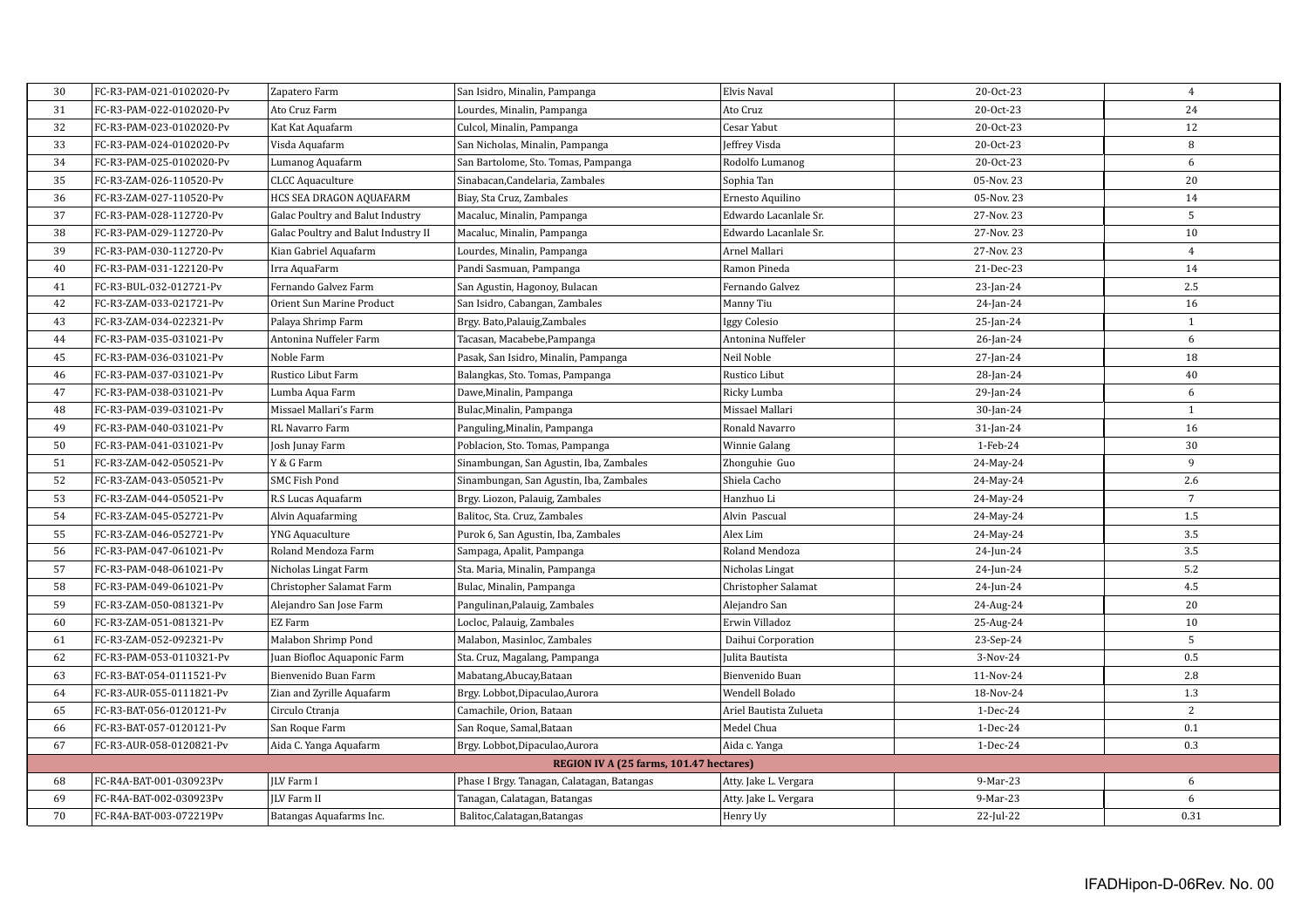| 71         | FCR4A-BAT-004-062817Lv                               | "O&B" Aqua Farm                                                     | Brgy. Balitoc, Calatagan, Batangas                                                         | Oan Constantino                | renewal on process                       | 1.9            |
|------------|------------------------------------------------------|---------------------------------------------------------------------|--------------------------------------------------------------------------------------------|--------------------------------|------------------------------------------|----------------|
| 72         | FC-R4A-BAT-005-062817Lv                              | Alejandro Fish Farm                                                 | Brgy. Balitoc, Calatagan, Batangas                                                         | Rolando Alejandro              | renewal on process                       | 8.4            |
| 73         | FC-R4A-BAT-007-062817Lv                              | <b>Golden Acres</b>                                                 | Aplaya, Balibagu, Calatagan, Batangas                                                      | James Chan                     | renewal on process                       | 3.5            |
| 74         | FC-R4A-RIZ-008-041414Lv                              | Innovatronix, Inc                                                   | Balitoc, Jala-jala, Rizal                                                                  | Ramon I. Castillo              | 15-Oct-22                                |                |
| 75         | FC-R4A-BAT-009-101419Pv                              | <b>VMW-MTC Trading</b>                                              | Brgy. Balitoc, Calatagan, Batangas                                                         | Ramon Lacson                   | 15-Oct-22                                | 6.5            |
| 76         | FC.R4A-BAT-010-062817Lv                              | Cuala Fish Farm                                                     | Brgy.Balitoc,Calatagan, Batangas                                                           | Constantino Y .Belizario       | renewal on process                       | $\overline{7}$ |
| 77         | FC.R4A-BAT-011-062817Lv                              | D'Bozz Aquaculture                                                  | Talisay, Calatagan, Batangas                                                               | Maria Lourdes Bernales         | renewal on process                       | 8              |
| 78         | FC.R4A-BAT-012-041414Lv                              | King Marine Products and Bio<br><b>Technology II</b>                | Brgy. 2 Calatagan, Batangas                                                                | Allan Teh                      | renewal on process                       | 0.6            |
| 79         | FC-R4A-BAT-013-060920Pv                              | Marvel Prawn Farm                                                   | Km 115 Talisay, Calatagan, Batangas                                                        | Ziana Trading Company Inc.     | $9$ -Jun-23                              | 3.5            |
| 80         | FC-R4A-BAT-015-101519Pv                              | <b>VMR Aqua Farm</b>                                                | Brgy.Talisay,Calatagan,Batangas                                                            | Vergilio M. Roxas              | 15-Oct-22                                | 4.08           |
| 81         | FC-R4A-BAT-016-080718Pv                              | HP Aqua Farm Inc.                                                   | Balibago, Calatagan, Batangas                                                              | Hernan G. Lim                  | 8-Aug-21                                 | 2.45           |
| 82         | FC-R4A-BAT-017-101519Pv                              | CCM Agri-Aqua Ventures Corp                                         | Brgy. Poblacion III, Calatagan, Batangas                                                   | Jean Henri D. Lhuillier.       | 15-Oct-22                                | 8              |
| 83         | FC-R4A-BAT-019-122816Lv                              | <b>JVL</b> Aqua farm                                                | Malinis, Lemery, Batangas                                                                  | Jimmy V. Lagarta               | renewal on process                       | 11             |
| 84         | FC.R4A-BAT-021-262817Lv                              | DOS Aqua Farm                                                       | Brgy.Talisay, Calatagan, Batangas                                                          | Andrea Jo C. Dela Cruz         | $2-Sep-22$                               | 3              |
| 85         | FC.R4A-BAT-023-071717Lv                              | <b>Charoen Pokphand Foods Philippines</b>                           | Nonong Cato, Lemery, Batangas                                                              | Atty. Jake Lorenzo Vergara     | renewal on process                       | 2.5            |
| 86         | FC-R4A-BAT-024-052120Pv                              | Nesiah Seafoods Aquaculture Farms                                   | Nagsaulay, San Juan, Batangas                                                              | Queencel A. Marquez            | 21-May-23                                | $\overline{4}$ |
| 87         | FC-R4A-BAT-026-071218Pv                              | SSJV Aqua Farm                                                      | Nonong Cato, Lemery, Batangas                                                              | Vicente Maligaya               | $12$ -Jul-21                             | 2.5            |
| 88         | FC-R4A-BAT-027-061720Pv                              | Pinagbayanan, San Juan, Batangas                                    | Apomer Prawn Farm                                                                          | Ziana Trading Company Inc.     | 17-Jun-23                                | 10             |
| 89         | FC-R4A-BAT-028-061820Pv                              | Pook Carmelo Agriventure Co. Ltd                                    | Poctol, San Juan, Batangas                                                                 | Angel Michael Encarnacion      | $18$ -Jun-23                             | 2.23           |
| 90         | FC-R4A-QUE-029-060421-Lv                             | Villamar Aquaculture Corporation                                    | Bignay II, Sariaya, Quezon                                                                 | Marmichael R. Teng             | $4$ -Jun-24                              |                |
| 91         | FC-R4A-BAT-030-092721-Lv                             | Camp Barualte, Inc                                                  | Barualte, San Juan, Batangas                                                               | Noli Gusi                      | 27-Sep-24                                |                |
|            |                                                      |                                                                     |                                                                                            |                                |                                          |                |
|            |                                                      |                                                                     |                                                                                            |                                |                                          |                |
| 92         | to follow                                            | Golden Harvests Aqua Farm                                           | Balibago, Calatagan, Batangas                                                              | Justine Joyce Chua             |                                          |                |
|            |                                                      |                                                                     | REGION IVB (43 farms, 597.24 hectares)                                                     |                                |                                          |                |
| 93         | FC-R4B-MAR-012-031218-Pv                             | Provincial Tourism and Agriculture<br>Development Center (PTADC)    | Brgy. Tamayo, Sta. Cruz, Marinduque                                                        | Benedicto L. Archihon          | renewal on process                       | 3.7            |
| 94         | FC-R4B-MOR-069-022417-Pv                             | Alicpala Farm                                                       | San Isidro, Roxas, Oriental Mindoro                                                        | Corazon Alicpala               | renewal on process                       | $\overline{2}$ |
| 95         | FC-R4B-MOR-072-022417-Pv                             | Ramos Farm                                                          | Bigaan, San Teodoro, Oriental Mindoro                                                      | <b>Bernard Ramos</b>           | renewal on process                       | 0.25           |
| 96         | FC-R4B-MOR-075-032017-Pv                             | Arellano Farm                                                       | Tacligan, San Teodoro, Oriental Mindoro                                                    | Enrico Arellano                | renewal on process                       | $\mathbf{1}$   |
| 97         | FC-R4B-MOR-076-032017-Pv                             | Albarillo Farm                                                      | Bigaan, San Teodoro, Oriental Mindoro                                                      | Albarillo Family               | renewal on process                       | $\mathbf{1}$   |
| 98         | FC-R4B-MOR-078-040317-Pv                             | <b>Balan Farm</b>                                                   | Pambisan, Baco, Oriental Mindoro                                                           | Ademar Balan                   | renewal on process                       | $\overline{7}$ |
| 99         | FC-R4B-MOR-080-071217-Pv                             | Cortez Farm                                                         | Tabon-tabon, Baco, Oriental Mindoro                                                        | Barbara Cortez                 | renewal on process                       | 5              |
| 100        | FC-R4B-MOC-081-071217-Pv                             | Fulgencio Farm                                                      | Balansay, Mamburao, Occidental Mindoro                                                     | Avelino D. Fulgencio Jr.       | renewal on process                       | 5.5            |
| 101        | FC-R4B-PAL-083-071217-Pv                             | RFTC Farm                                                           | Sicsican, Puerto Princesa City, Palawan                                                    | Danilo Cruz                    | renewal on process                       | 5              |
| 102        | FC-R4B-PAL-088-072817-Pv                             | Cassandra Farm                                                      | Burirao, Narra, Palawan                                                                    | Marlo Yulo                     | renewal on process                       | 21             |
| 103        | FC-R4B-PAL-090-072817-Pv                             | <b>Buni Farm</b>                                                    | Kamuning, Puerto Princesa, Palawan                                                         | Lolito Buni                    | renewal on process                       | 12             |
| 104        | FC-R4B-PAL-091-081417-Pv                             | Mayuga Farm                                                         | Taratien, Narra, Palawan                                                                   | Analyn Mayuga                  | renewal on process                       | 3              |
| 105        | FC-R4B-MOR-093-090617-Pv                             | Mindoro Aqua Farm                                                   | Brgy. Navotas, Calapan, Oriental Mindoro                                                   | Ronaldo B. Gitana              | renewal on process                       | 5              |
| 106        | FC-R4B-MOR-094-090617-Pv                             | Farmers Organization for the Rural<br>Upliftment of Mindoro (FORUM) | Brgy. Anilao, Bongabong, Oriental Mindoro                                                  | Reyman Fedelino                | renewal on process                       | 38             |
| 107        | FC-R4B-MOC-099-090617-Pv                             | Star Mindoro Tamaraw Fish and Salt<br>Farm                          | Brgy. Caguray, Magsaysay, Occidental Mindoro                                               | Joel G. Aguilar                | renewal on process                       | 12             |
| 108        | FC-R4B-MOC-100-090617-Pv                             | Star Mindoro Tamaraw Fish and Salt<br>Farm 2                        | Brgy. Laste, Magsaysay, Occidental Mindoro                                                 | Joel G. Aguilar                | renewal on process                       | 32             |
| 109<br>110 | FC-R4B-MOR-104-100317-Pv<br>FC-R4B-MOR-106-100317-Pv | Macaraig Farm<br>Balan Farm 2                                       | Brgy. Sta. Cruz, Naujan, Oriental Mindoro<br>Brgy. Tawagan, Calapan City, Oriental Mindoro | Dominga Cortez<br>Ademar Balan | renewal on process<br>renewal on process | 24<br>26.8     |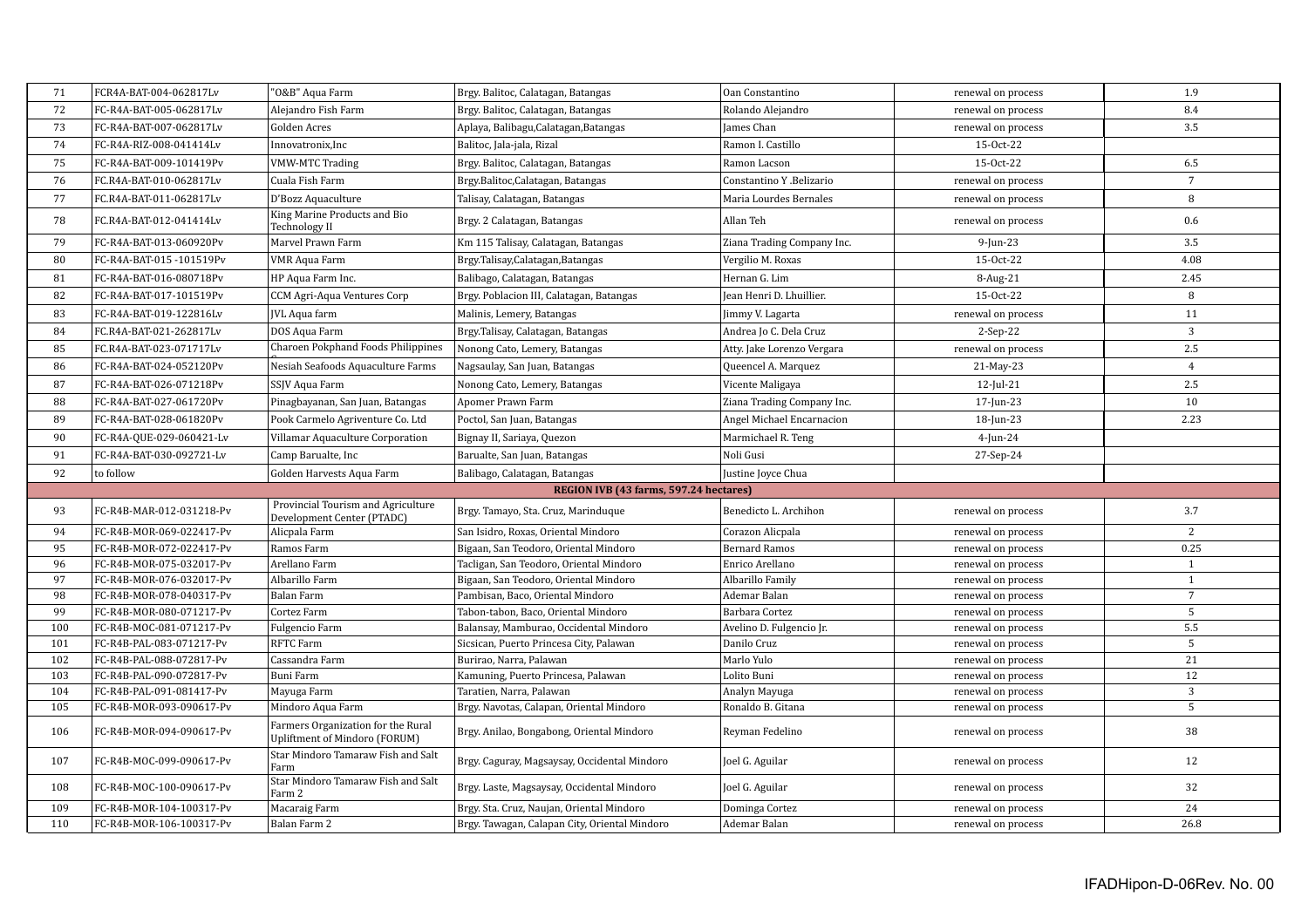| 111 | FC-R4B-MOR-108-100317-Pv | Balan Farm 4                                                | Brgy. Masipit, Calapan City, Oriental Mindoro                       | Ademar Balan                                                 | renewal on process | 18             |
|-----|--------------------------|-------------------------------------------------------------|---------------------------------------------------------------------|--------------------------------------------------------------|--------------------|----------------|
| 112 | FC-R4B-MOR-110-031218-Pv | Sarabia Farm                                                | Brgy. Nag-iba I, Naujan, Oriental Mindoro                           | Joselito S. Sarabia                                          | renewal on process | 11             |
| 113 | FC-R4B-MOC-111-031218-Pv | Mercado Farm                                                | Brgy. Balansalay, Mamburao, Oriental Mindoro                        | Lina Mercado                                                 | renewal on process | 8              |
| 114 | FC-R4B-MOC-112-031218-Pv | Cortuna Farm                                                | Brgy. Balansalay, Mamburao, Oriental Mindoro                        | Cortuna Family                                               | renewal on process | $\overline{4}$ |
| 115 | FC-R4B-MOC-113-031218-Pv | Valdez Farm                                                 | Brgy. Balansalay, Mamburao, Oriental Mindoro                        | Ernesto G. Valdez Jr.                                        | renewal on process | 0.5            |
| 116 | FC-R4B-MOR-114-031218-Pv | Putulin/Legaspi Farm                                        | Brgy. Masipit, Calapan City, Oriental Mindoro                       | Dr. Florentino Putulin/Bonifacio<br>Legaspi                  | renewal on process | 45             |
| 117 | FC-R4B-MOR-115-031218-Pv | Rocamadour Aquatic Farm                                     | Bry. Pambisan, Baco, Oriental Mindoro                               | Rocamadour Holdings Inc.                                     | renewal on process | 5              |
| 118 | FC-R4B-MAR-116-031218-Pv | Margan Aquaculture Incorporated                             | Brgy. Lapu-lapu, Sta Cruz, Marinduque                               | Marasigan Family                                             | renewal on process | 100            |
| 119 | FC-R4B-MAR-117-031218-Pv | Ricafort Farm                                               | Brgy. Balogo, Sta Cruz, Marinduque                                  | <b>Jimmy Ricafort</b>                                        | renewal on process | $\overline{4}$ |
| 120 | FC-R4B-MAR-118-031218-Pv | Pizarra Farm                                                | Brgy. Balogo, Sta Cruz, Marinduque                                  | Procerfina Pizarra                                           | renewal on process | $\overline{4}$ |
| 121 | FC-R4B-PAL-123-031218-Pv | Charing Fishfarm                                            | Brgy. Aboabo, Sofronio Española, Palawan                            | Rosario T. Jara                                              | renewal on process | 20             |
| 122 | FC-R4B-PAL-124-031218-Pv | <b>Billones Farm</b>                                        | Brgy. Panitian, Sofronio Española, Palawan                          | Cesar B. Billones                                            | renewal on process | 38             |
| 123 | FC-R4B-PAL-125-031218-Pv | Aw-yong Farm                                                | Brgy. Calasaguen Sadre, Brookes Point                               | Wendell Aw-yong                                              | renewal on process | 16             |
| 124 | FC-R4B-PAL-126-031218-Pv | Almonte/AZ Farm                                             | Brgy. Tagburos, Puerto princesa, Palawan                            | Tutu Almonte/Ernesto Azarraga                                | renewal on process | 5              |
| 125 | FC-R4B-PAL-127-031218-Pv | Kim-B Fishpond                                              | Sitio Lolo-ay Bless Site, Quezon, Palawan                           | Francisco Basquez                                            | renewal on process | 30             |
| 126 | FC-R4B-MOC-143-110618-Pv | Maculbo Farm                                                | Fatima, Mamburao, Occ. Mindoro                                      | Chermaine P. Mendoza                                         | renewal on process | 1.7            |
| 127 | FC-R4B-MOR-131-110618-Pv | <b>BLJR</b> Farm                                            | Tawagan, Calapan, Oriental Mindoro                                  | Gaudencio Renato T. Goco                                     | renewal on process | 0.59           |
| 128 | FC-R4B-MOR-133-110618-Pv | Santos Farm 3                                               | Batuhan, Pola, Oriental Mindoro                                     | Arnel R. Santos                                              | renewal on process | 17.3           |
| 129 | FC-R4B-MOR-134-110618-Pv | Santos Farm 4                                               | Batuhan, Pola, Oriental Mindoro                                     | Santos Family                                                | renewal on process | 8              |
| 130 | FC-R4B-MOR-132-110618-Pv | Santos Farm 2                                               | Panikihan, Pola, Oriental Mindoro                                   | Arnel R. Santos                                              | renewal on process | 5              |
| 131 | FC-R4B-PAL-138-110618-Pv | MMM Fish Farm                                               | Rio Tuba, Bataraza, Palawan                                         | Nolito A. Molino                                             | renewal on process | 4.9            |
| 132 | FC-R4B-PAL-136-110618-Pv | <b>JKL Agri-Farm</b>                                        | Sta. Lourdes, Puerto Princesa, Palawan                              | Ian Michael M. Marcelo                                       | renewal on process | 42             |
| 133 | FC-R4B-PAL-139-110618-Pv | Magcalolo Farm                                              | Panitian, Sofronio Española, Palawan                                | Lodivico Magcalolo                                           | renewal on process | 1.5            |
| 134 | FC-R4B-PAL-140-110618-Pv | Pong Farm                                                   | Panitian, Sofronio Española, Palawan                                | Jamjama Pong                                                 | renewal on process | $\overline{2}$ |
| 135 | FC-R4B-PAL-141-110618-Pv | Josma Farm                                                  | Panitian, Sofronio Española, Palawan                                | Emiliano Josma                                               | renewal on process | 1.5            |
|     |                          |                                                             | <b>REGION V(0)</b>                                                  |                                                              |                    |                |
|     |                          |                                                             | REGION VI (48 farms, 458.24 hectares)                               |                                                              |                    |                |
| 136 | FC-R6-NOC-003-042016-Lv  | PSE Aquaculture Trading (PN: Pan<br>Ocean Farm )            | Lag-asan, Bago City, Negros Occidental                              | Melvin C. Diana                                              | renewal on process | 8              |
| 137 | FC-R6-NOC-004-012616-Lv  | San Carlos Agri-Aqua Corp. (PN: San<br>Carlos Shrimp Farm)  | Hda. San Antonio, Guadalupe, San Carlos, Negros<br>Occidental       | San Carlos Agro-Aqua Corp./<br>Florante Sombria              | renewal on process | 12             |
| 138 | FC-R6-NOC-005-012616-Lv  | Sta. Ana - Fortuna Farm (PN: San<br>Carlos Agro-Aqua Corp.) | Sitio Troso, Brgy. Buluangan, San Carlos City, Negros<br>Occidental | San Carlos Agro-Aqua Corp./ Rey<br>Yucom                     | renewal on process | 7.5            |
| 139 | FC-R6-NOC-006-012616-Lv  | Sta. Clara Shrimp Farm                                      | Banago, Bacolod City, Negros Occidental                             | Sta. Monica/ Sta. Ana Agro-Aqua<br>Corp./ Melchor De la Cruz | renewal on process | 11.1           |
| 140 | FC-R6-NOC-007-041116-Lv  | HP Aqua Farm, Inc. (PN: HOC<br>PO Calumangan, Bago City)    | Calumangan, Bago City, Negros Occidental                            | HP AQUAFARM, INC./ Ma. Corazon<br>Magbanua                   | renewal on process | 10.91          |
| 141 | FC-R6-NOC-008-062916-Pv  | VJC Farm                                                    | Calumangan, Bago City, Negros Occidental                            | Danilo Lorca/ James Chua                                     | renewal on process | 3.2            |
| 142 | FC-R6-NOC-009-041116-Lv  | CPF Binalbagan Farm                                         | Marina, Binalbagan, Negros Occidental                               | Charoen Pokphand Foods Phils.<br>Corp./ Myro De la Cruz      | renewal on process | 8.36           |
| 143 | FC-R6-NOC-010-041116-Lv  | CP Farm Pulupandan 1                                        | Crossing, Pulupandan, Negros Occidental                             | Charoen Pokphand Foods Phils.<br>Corp./ Jimmy Angelo Balista | renewal on process | 3.3            |
| 144 | FA-011-13 NO-011         | Damgo Aquatek Corp.                                         | E.B. Magalona, Negros Occidental                                    | Raoul Q. Flores                                              | renewal on process | 7.34           |
| 145 | FC-R6-NOC-012-110615-Lv  | Galicia Phoenix Aquaculture Corp.                           | Rizal, San carlos City, Negros Occidental                           | Vicente V. Araneta                                           | renewal on process | 30             |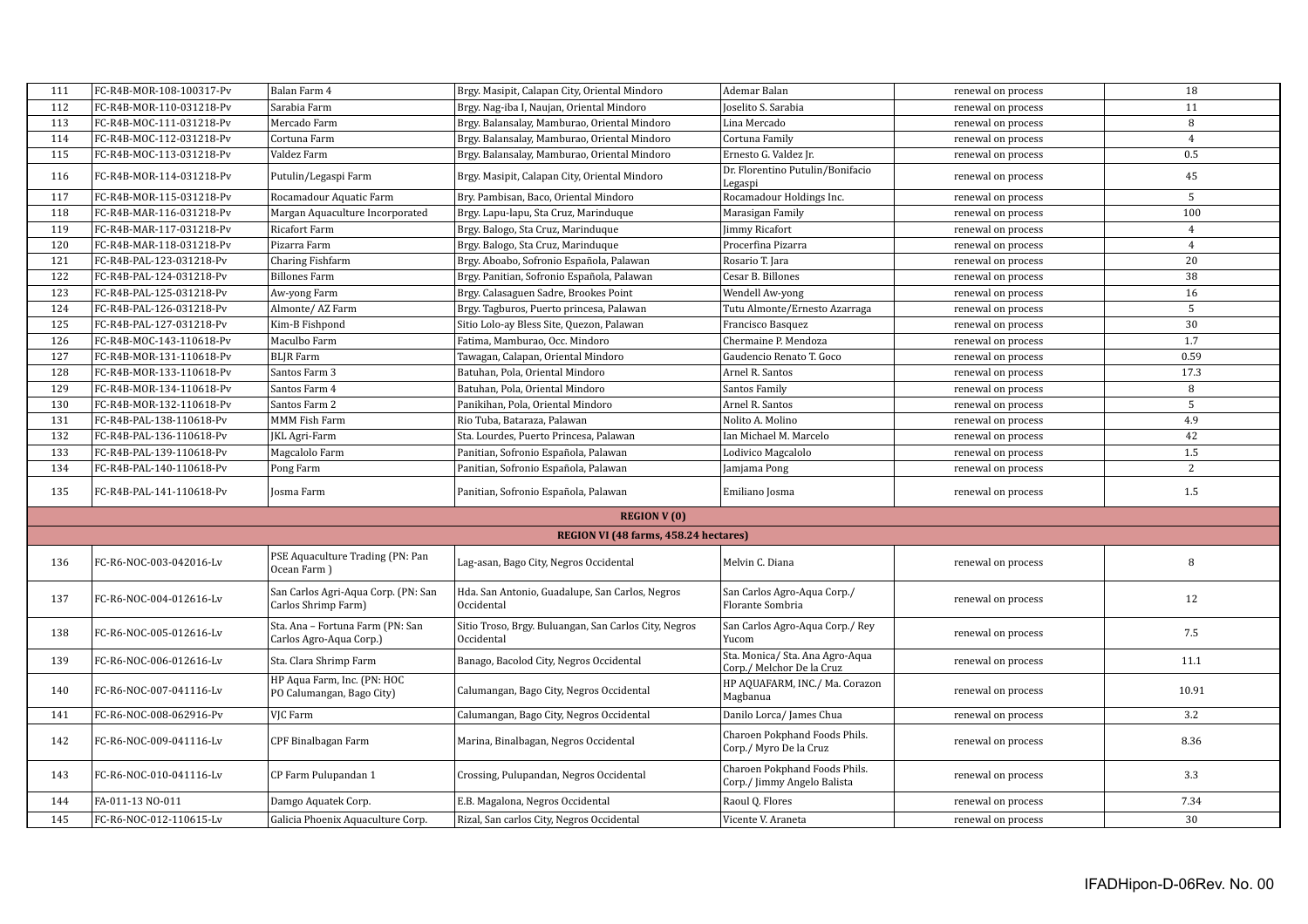| 146 | FC-R6-NOC-013-110615-Lv | <b>Aquatic Phoenix Asturias</b><br>Corp. (PN: Agautic Phoenix<br>Aquaculture Corp.) | Refugio, Calatrava, Negros Occidental                                 | Joseph P. Bayot                               | renewal on process | 18             |
|-----|-------------------------|-------------------------------------------------------------------------------------|-----------------------------------------------------------------------|-----------------------------------------------|--------------------|----------------|
| 147 | FC-R6-NOC-014-062916-Pv | FGS Aqua Farm                                                                       | Progreso, Sum-ag, Bacolod City, Negros Occidental                     | Roque Roberto Sanson                          | renewal on process | 11.5           |
| 148 | FC-R6-NOC-015-022317-Pv | <b>IVE-1 Farm</b>                                                                   | Taloc, Bago City, Negros Occidental                                   | Sta. Ana Agro-Aqua Corp./ Arnolfo<br>Tag-at   | renewal on process | 6              |
| 149 | FC-R6-NOC-016-022317-Pv | <b>IVE-2 Farm</b>                                                                   | Lag-asan, Bago City, Negros Occidental                                | Sta. Ana Agro-Aqua Corp./<br>Alexander Amit   | renewal on process | 4.03           |
| 150 | FC-R6-NOC-017-022317-Pv | <b>IVE-3 Farm</b>                                                                   | Calumangan, Bago City, Negros Occidental                              | Sta. Ana Agro-Aqua Corp./ Ricky<br>Lazala     | renewal on process | 3.2            |
| 151 | FC-R6-NOC-018-011117-Pv | Negros Prawnland Development Corp.                                                  | Badyang, Sum-ag, Bacolod City, Negros Occidental                      | Gerardo J. Aguilar                            | renewal on process | $\overline{7}$ |
| 152 | FC-R6-NOC-019-011817-Pv | Aquatic Phoenix Asturias Corp.                                                      | Hda. San Jose, Brgy. Guadalupe, San Carlos City, Negros<br>Occidental | Vicente V. Araneta                            | renewal on process | 33             |
| 153 | FC-R6-NOC-020-032217-Pv | AQUA CARDS, Inc.                                                                    | Sitio Sool, Brgy. XIII, Victorias City, Negros Occidental             | Roy V. Yanson                                 | renewal on process | 72             |
| 154 | FC-R6-ILO-021-041917-Pv | IJY Farm                                                                            | Balud, Lilo-an, Zarraga, Iloilo                                       | Edgardo J. Yaptangco/ Alendro<br>Ramo         | renewal on process | 7.15           |
| 155 | FC-R6-NOC-022-051717-Pv | MARDAL CORPORATION                                                                  | Plaridel, Sagay City, Negros Occidental                               | Alfredo Marañon, Jr./ Eliud<br>Mendieta       | renewal on process | 5.12           |
| 156 | FC-R6-NOC-023-051717-Pv | SEA Corp. (PN: Sagay Aquaventures<br>Corp.)                                         | Bulanon, Sagay City, Negros Occidental                                | Ricardo Almencion                             | renewal on process | 14.8           |
| 157 | FC-024-14 NO-023        | <b>AGB</b> Farm                                                                     | Alicante E. B. Magalona, Negros Occidental                            | Dandy Locsin                                  | renewal on process | 3.09           |
| 158 | FC-R6-NOC-025-071117-Pv | Ocean Feedmill/ Pulupandan Demo<br>Farm                                             | Crossing Pulupandan, Negros Occidental                                | Joseph Camaya/Fernando Lamberto               | renewal on process | 12             |
| 159 | FC-026-14 NO-025        | Golden Agribusiness Corp.                                                           | Anahaw, Hinigaran, Negros Occidental                                  | Joselito Cabalquinto                          | renewal on process | 1.57           |
| 160 | FC-027-14 NO-026        | DRC Shrimp Farm                                                                     | Malusay, Caradio-an, Himamaylan City, Negros<br>Occidental            | Danilo Montero                                | renewal on process | 1.94           |
| 161 | FC-R6-NOC-028-071117-Pv | Ocean Feedmill (Tay Farm)                                                           | Calumangan, Bago City, Negros Occidental                              | Gerardo J. Aguilar / Jayson Ortiz             | renewal on process | 12.73          |
| 162 | FC-R6-NOC-029-090214-Lv | MTJ Aqua Farm                                                                       | Enclaro, Binalbagan, Negros Occidental                                | Ronald Canete                                 | renewal on process | 1.55           |
| 163 | FC-R6-NOC-030-103017-Pv | Negros Cebu Aquaculture                                                             | Sicaba, Cadiz City, Negros Occidental                                 | Francisco Rosello/ Philip Corminal<br>(tech)  | renewal on process | 4.5            |
| 164 | FC-R6-NOC-031-103017-Pv | Gaston Farm                                                                         | Punta Mesa, Manapla, Negros Occidental                                | Francisco Rosello/ Calixto Espalar<br>(tech)  | renewal on process | 10             |
| 165 | FC-R6-NOC-032-103017-Pv | Juvia Aqua Corp.                                                                    | Tortosa, Manapla, Negros Occidental                                   | Francisco Rosello/Joey Tribaco<br>(tech)      | renewal on process | 9              |
| 166 | FC-R6-NOC-033-103017-Pv | Efetebe Aqua & Agri Corp.                                                           | Tortosa, Manapla, Negros Occidental                                   | Francisco Rosello/ Rodolfo D. Gaang<br>(tech) | renewal on process | 9.54           |
| 167 | FC-R6-NOC-034-103017-Pv | <b>Ioebert More</b>                                                                 | Sta Teresa, Manapla, Negros Occidental                                | Joebert More/ Danilo Villaluz (tech)          | renewal on process | 6.6            |
| 168 | FC-R6-NOC-035-103017-Pv | Tres Locos Agri Aqua Inc.                                                           | Ada Aslum, Daga, Cadiz City, Negros Occidental                        | Alexander Villarosa/Santeh Feeds              | renewal on process | $\overline{4}$ |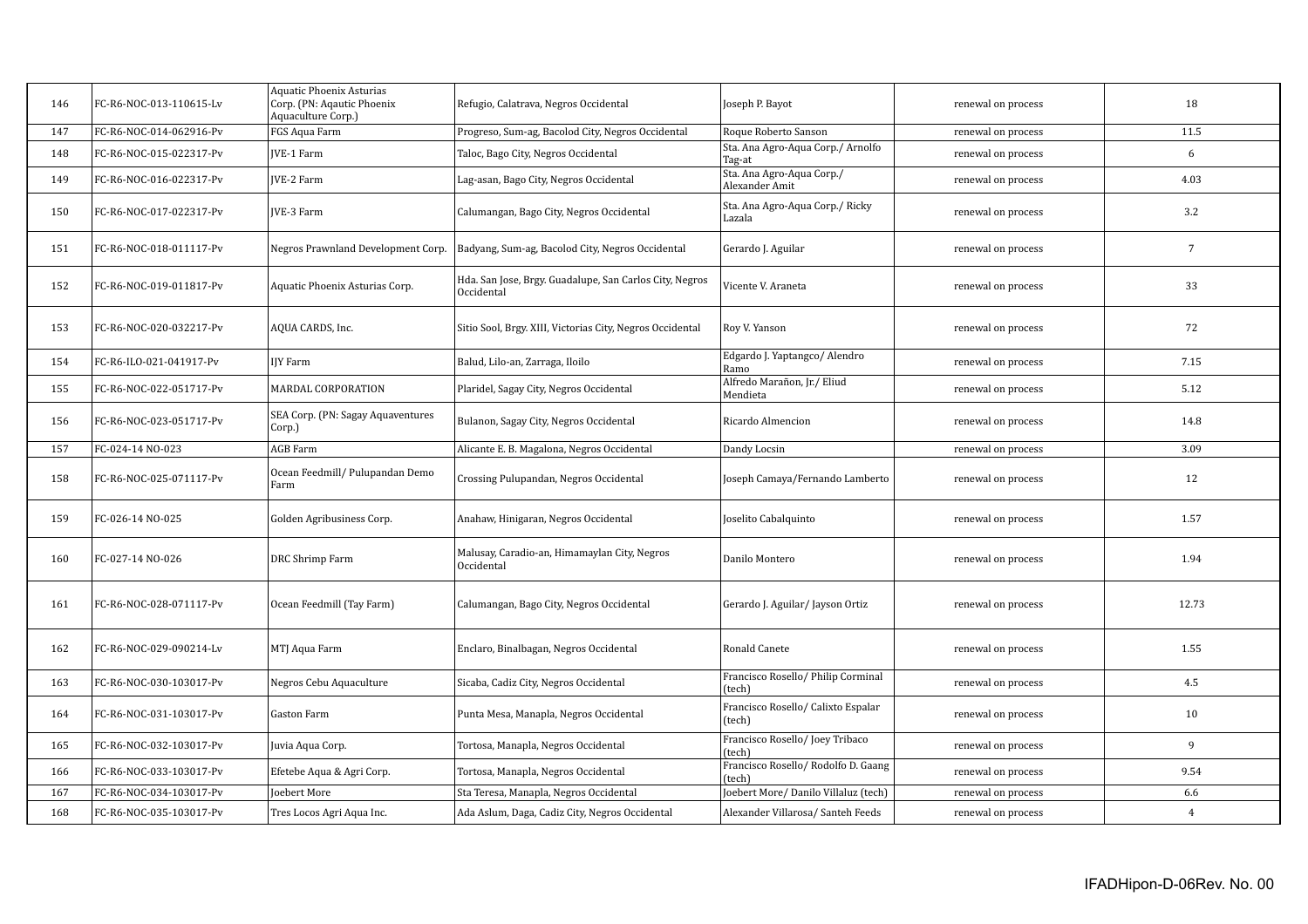| 169 | FC-R6-NOC-036-051415-Pv                                                     | All Shrimp Farm/ Nicolo Ilagan                    | Ubay, Pulupandan, Negros Occidental                               | Nicolo Ilagan                                                           | renewal on process | 3.49         |
|-----|-----------------------------------------------------------------------------|---------------------------------------------------|-------------------------------------------------------------------|-------------------------------------------------------------------------|--------------------|--------------|
| 170 | FC-R6-NOC-037-062515-Pv                                                     | Puffi Aquaculture                                 | Sitio Buhi-an, Brgy. To-oy, Mimamaylan City, Negros<br>Occidental | Joselito Baba                                                           | renewal on process | 22           |
| 171 | FC-R6-NOC-038-062715-Pv                                                     | AOC Farm                                          | Balaring, Silay City, Negros Occidental                           | Arlene Castroverde                                                      | renewal on process | 4.81         |
| 172 | FC-R6-NOC-039-062615-Pv                                                     | Hoc Po Feeds Corporation                          | Calumangan, Bago City, Negros Occidental                          | Ma. Corazon Magbanua                                                    | renewal on process | 4.82         |
| 173 | FC-R6-NOC-040-030216-Lv                                                     | DLG Aqua Farm                                     | Calumangan, Bago City, Negros Occidental                          | Dan L. Gayares                                                          | renewal on process | $\mathbf{1}$ |
| 174 | FC-R6-NOC-041-030216-Lv                                                     | Siason Ditching Agro Industrial<br>Cornoration    | Taloc, Bago City, Negros Occidental                               | Atty. Alfonso M. Siason                                                 | renewal on process | 0.4          |
| 175 | FC-R6-NOC-042-062916-Pv                                                     | ASV Agri Farms                                    | Calumangan, Bago City, Negros Occidental                          | Arturo Valdez Jr.                                                       | renewal on process | 0.46         |
| 176 | FC-R6-NOC-043-110716-Pv                                                     | <b>IGB</b> Farm                                   | Ilawod, To-oy, Himamaylan City, Negros Occidental                 | Hohn G. Bonnin                                                          | renewal on process | 4.045        |
| 177 | FC-R6-NOC-044-110716-Pv                                                     | Aderma Aquafarm                                   | Banquerohan, Cadiz City, Negros Occidental                        | Christopher Adrian D. Anglo                                             | renewal on process | 4.68         |
| 178 | FC-R6-NOC-045-110716-Pv                                                     | <b>Channel Aqua Ventures</b>                      | Brgy. 1, Ilog, Negros Occidental                                  | Carlos H. Vidaurrazaga                                                  | renewal on process | 7.22         |
| 179 | FC-R6-NOC-046-120516-Pv                                                     | Fishta Seafood                                    | had. Lina, Chambry, Manapla, Negros Occidental                    | Fishta Seafood, Inc.                                                    | renewal on process | 12           |
| 180 | FC-R6-NOC-047-121216-Pv                                                     | <b>Bayshore Aquaculture</b>                       | Palaka Norte, Pulupandan, Negros Occidental                       | Juanito L. Ang                                                          | renewal on process | 14.71        |
| 181 | FC-R6-NOC-048-090417-Pv                                                     | University's IA Multi-species Hatchery<br>Complex | Miag-ao, Iloilo                                                   | UP Visayas, CFOS- Institute of<br>Aquaculture                           | renewal on process | 0.038        |
| 182 | FC-R6-NOC-049-103017-Pv                                                     | Kanlaon Farm                                      | Had. Chambery, Canduhaan, Cadiz City, Negros<br>Occidental        | Francisco Rosello/Victor delos<br>Reyes (technician)                    | renewal on process | 7.35         |
| 183 | FC-R6-ILO-052-032519-Pv                                                     | NSB-NB5 Aqua Farm Corp.                           | Sto. Rosario, Ajuy, Iloilo                                        | Delmer Bacroya                                                          | 25-Mar-22          | 11.19        |
|     |                                                                             |                                                   | REGION VII (14 farms, 306.98 hectares)                            |                                                                         |                    |              |
|     | FC-R7-Neg-001-                                                              |                                                   |                                                                   |                                                                         |                    |              |
| 184 | 010418RNW060116-Lv                                                          | Vanna Shrimp Farm                                 | Abucay, San Jose, Manjuyod, Negros Oriental                       | Jimmy Angelo F. Balista                                                 | renewal on process | 27.09        |
| 185 | FC-R7Neg-002-050713RNW021317- Southern Negros Agri-Fisheries<br>RNW652020Lv | Multipurpose Cooperative (SONAMCO)                | Sumariling, Negros Oriental                                       | Southern Negros Agri-Fisheries<br>Multipurpose Cooperative<br>(SONAMCO) | 5-Jun-23           | 46           |
| 186 | FC-R7-Ceb-007-<br>090413RNW090516-RNW05-21-<br>2019Lv                       | Aquatic Phoenix Asturias Corp.                    | Owak, Asturias, Cebu                                              | Constantine C. Tanchan                                                  | 21-May-22          | 28.4         |
| 187 | FC-R7-Ceb-008-<br>090413RNW090516-RNW05-22-<br>2019Lv                       | <b>Aquatic Ranch Development</b><br>Corporation   | Cabiangon, Pinamungajan, Cebu                                     | Constantine C. Tanchan                                                  | 22-May-22          | 56           |
| 188 | FC-R7-Boh-006-111017-<br>RNW030221Lv                                        | Marcela Farms, Inc.                               | Catagbacan, Loon, Bohol                                           | Marlito C. Uy                                                           | 2-Mar-24           | 17.7         |
| 189 | FC-R7-Ceb-011-<br>091714RNW080117-Pv                                        | Golden Harvest Pond, Inc.                         | Luyang, Carmen, Cebu                                              | Antonio Y. Carcel                                                       | renewal on process | 18.6         |
| 190 | FC-R7CEB-112409RNW010417-Lv                                                 | Sean Agro Development Inc.                        | Lagang, Ocaña, Carcar City, Cebu                                  | Sean Yu                                                                 | renewal on process | 33           |
| 191 | FC-R7-Boh-012-04202017-RNW-<br>06302020 Pv                                  | KD's Aquafarm                                     | Purok 3 La Victoria, Trinidad, Bohol                              | Noel M. Alonzo                                                          | $30$ -Jun-23       | 5            |
| 192 | FC-R7Ceb-013-05152017-Pv                                                    | Manta Farm                                        | Bonbon, Ocaña, Carcar City, Cebu                                  | Darwin G. Mantalaba                                                     | renewal on process | 2.7          |
| 193 | FC-R7- Ceb- 014-080117- Pv                                                  | L.V. Velez Mineral & Industrial Corp.             | Sabang, Sibonga, Cebu                                             | Luis V. Velez                                                           | renewal on process | 7.5          |
| 194 | FC-R7-Boh-015-11282018-Lv                                                   | Buenavista Farm                                   | Hunan, Buenavista, Bohol                                          | Ryan Michael Alegre                                                     | renewal on process | 11.17        |
| 195 | FC-R7-Ceb-016-01082019Lv                                                    | Matinez Aqua Farm                                 | Taytayan, Bogo City, Cebu                                         | Celestino E. Martinez, Jr.                                              | 8-Jan-22           | 9.8          |
| 196 | FC-R7-Boh-018-08012019 Lv                                                   | RDEX Food International Phil., Inc.               | Purok 4, Cabagnauan, San Jose Getafe, Bohol                       | Roger C. Rivera                                                         | $1-Aug-22$         | 33.7         |
| 197 | FC-R7- Ceb- 019- 09-26-2019- Lv                                             | iMarine Aquaculture Inc                           | Don Pedro Rodriguez, Bogo City Cebu                               | Betty C. Lua                                                            | 26-Sep-22          | 10.315       |
|     |                                                                             |                                                   | REGION VIII (8 farms, 134.4 hectares)                             |                                                                         |                    |              |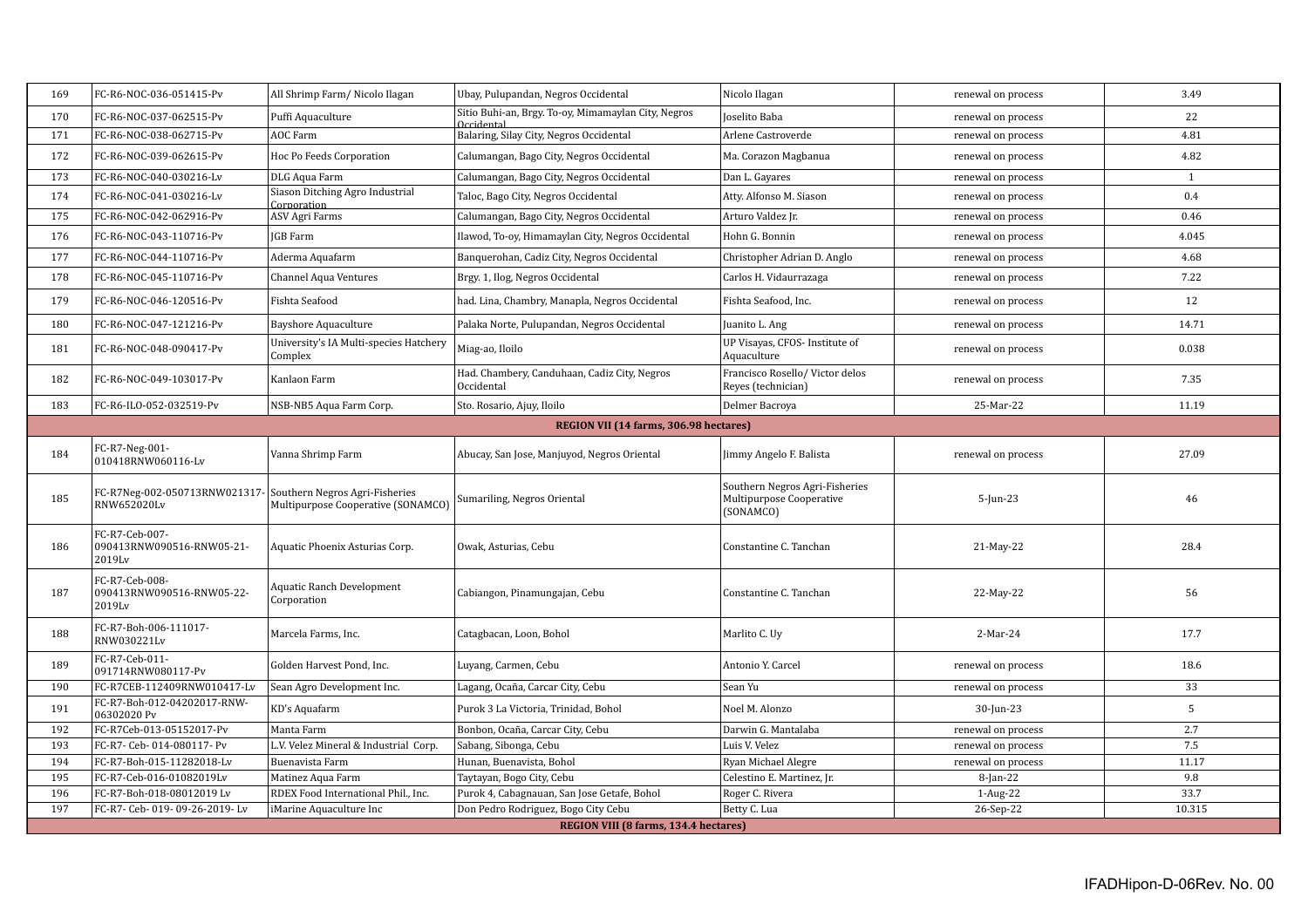| 198 | FC-R8-LEY-001-091019-Lv                 | San Juan Aqua Farm                                                          | Brgy. San Juan, Ormoc City                                                     | Manuel A. Chua                                       | 10-Sep-22          | 32             |
|-----|-----------------------------------------|-----------------------------------------------------------------------------|--------------------------------------------------------------------------------|------------------------------------------------------|--------------------|----------------|
| 199 | FC-R8-LEY-002-030718-Lv                 | Tacloban Aqua Marine Products                                               | Brgy. Cabalawan, Tacloban City                                                 | Jaime J. Go                                          | renewal on process | 11             |
| 200 | FC-R8-LEY-003-090318-Lv                 | Winston Lim Farm                                                            | Brgy. Caridad, Baybay, Leyte                                                   | Winston Lim                                          | renewal on process | $\overline{4}$ |
| 201 | FC-R8-LEY-004-022715-Lv                 | Aqua Farm Peace Farm                                                        | Brgy. Mazowalo, Palompon, Leyte                                                | Warblitz M. Martinez                                 | renewal on process | 5              |
| 202 | FC-R8-NOR-006-010920-Lv                 | Unno Enterprise                                                             | Brgy. Dao, San Jose, Nothern Samar                                             | Dr. Myrna N. Ogoc                                    | $9$ -Jan-23        | 6.4            |
|     |                                         | RURU Fishpond and Aquatic Products,                                         |                                                                                |                                                      |                    |                |
| 203 | FC-R8-Ley-008-120916-Lv                 | Inc. (RURU Farm)                                                            | Brgy. Itom, Matalom, Leyte                                                     | Atty. Anecitio G. Saludo                             | renewal on process | 34             |
| 204 | FC-R8-LEY-009-112117-Lv                 | Basac-Lahug Agricultural Multipurpose<br>Cooperative                        | Tabango, Leyte                                                                 | Basac-Lahug Agricultural<br>Multipurpose Cooperative | renewal on process | 32             |
| 205 | FC-R8-LEY-010-090318-Lv                 | De Oro Resources, Inc.                                                      | Brgy. Caridad, Baybay, Leyte                                                   | Mr. Louie Libarious                                  | renewal on process | 10             |
|     |                                         |                                                                             | <b>REGION IX (1 farm, 100 hectares)</b>                                        |                                                      |                    |                |
| 206 | FC-R9-Zam-001-070314Lv                  | Adelione Aquafarm                                                           | Adeltone Compound Brgy. Cainglet Kabasalan,<br>Zamboanga, Sibugay Province     | Adelaida N. Tan                                      | renewal on process | 100            |
|     |                                         |                                                                             | REGION X (3 farms, 10.6 hectares)                                              |                                                      |                    |                |
| 207 | FC-R10-MOC-002-090514-Pv-RNW-<br>041519 | KMS Lambert Aqua Farm                                                       | Brgy. Taboo, Jimenez, Misamis Occidental                                       | Agnes A. Lambert                                     | 15-Apr-22          | 1.6            |
| 208 | FC-R10-MOR-096-011317-Pv-RNW-<br>072720 | Butuan HJR Magsaysay Shrimp Farm                                            | Peliguson, San Isidri, Magsaysay, Misamis Oriental                             | Butuan HJR Corp. c/o Evan Ranay                      | 27-Jul-23          | 8              |
| 209 | FC-R10-MOC-211-012020-Pv                | D2G Fish Pond                                                               | Brgy. Taboo, Jimenez, Misamis Occidental                                       | Atty. Diogenes B. Apao Jr.                           | $20$ -Jan-23       | 1              |
|     |                                         |                                                                             | REGION XI (13 FARMS, 95.51 hectares)                                           |                                                      |                    |                |
| 210 | FC-R11-DVO-002-020218-Pv                | Aquasur Resources Corp.                                                     | Dumoy, Talomo District Davao City                                              | Alcantara & Sons                                     | renewal on process | 2.8            |
| 211 | FC-R11-DVO-005-090417-Pv                | Anderlude Aqua-Agri Ventures                                                | Dumoy, Talomo District Davao City                                              | Ludevito S. Batilong                                 | 25-Aug-23          | 22             |
| 212 | FC-R11-DVO-006-040519-Lv                | Rugela Aqua Farm                                                            | Brgy. Ilangay, Lupon, Davao Oriental                                           | Evelyn G. Yap                                        | 5-Apr-22           | 2.77           |
| 213 | FC-R11-DVO-008-042418-Pv                | WRV Vannamei Aqua Farm                                                      | Sitio Puntod Brgy. Ban-ao Baganga, Davao Oriental                              | Raul M. Tambilawan                                   | renewal on process | 1.14           |
| 214 | FC-R11-DVO-030-020419-Pv                | Anderlude Aquatic Resources                                                 | Guihing, Hagonoy, Davao del Sur                                                | Ludevito S. Batilong                                 | 4-Feb-22           | 20             |
| 215 | FC-R11-DVO-031-020419-Lv                | Sta. Cruz Vann Shrimps                                                      | Coronon, Sta. Cruz, Davao del Sur                                              | Ludevito S. Batilong                                 | 4-Feb-22           | 2.965          |
| 216 | FC-R11-DVO-032-052019-Lv                | Noecil Aquaculture Farm                                                     | Purok 3, Brgy. Cabangcalan, Banaybanay, Davao Oriental   Cecilia C. Egasan     |                                                      | 20-May-22          | 12             |
| 217 | FC-R11-DVO-034-101819-Lv                | Charoen Pokphand Foods Phil., Corp.                                         | Aplaya, Hagonoy, Davao del Sur                                                 | Charoen Pokphand Foods Phil.,<br>Corp.               | 18-Oct-22          | 13.23          |
| 218 | FC-R11-DVO-035-05262020-Lv              | PII Farms                                                                   | Kurbada Dawan, Mati, Davao Oriental                                            | Marybeth Irigo                                       | 26-May-23          | 1.8            |
| 219 | FC-R11-DVO-036-020218-Pv                | MATKMR Aqua Agri Venture                                                    | Brgy. Piso, Banaybanay, Davao Oriental                                         | Meriam Ngo Kitagawa                                  | renewal on process | $\mathbf{1}$   |
| 220 | FC-R11-DVO-037-020218-Pv                | Plata Farm                                                                  | Purok Maitum, Dahican, Mati, Davao Oriental                                    | Antonio Alvin D. Plata II                            | renewal on process | $\mathbf{1}$   |
| 221 | FC-R11-DVOro-038-022120-Lv              |                                                                             | King Shrimp Aqua Culture Corporation   Brgy. Bongabong, Pantukan, Davao de Oro | Rogelio Te Yu Yiap                                   | 21-Feb-23          | 4.8            |
| 222 | FC-R11-DVO-039-110920-Lv                | Aqua Biological Industries Corporation   Inawayan, Sta. Cruz, Davao del Sur |                                                                                | Aqua Biological Industries<br>Corporation            | 9-Nov-23           | 10             |
|     |                                         |                                                                             | REGION XII (26 farms, 575.2 hectares)                                          |                                                      |                    |                |
| 223 | FC-R12-GSC-01-100813-Pv                 | RD Siguel Prawn Farm                                                        | Siguel, General Santos City                                                    | Rodrigo E. Rivera                                    | 31-Aug-23          | 5              |
| 224 | FC-R12-GSC-02-100713-Pv                 | RD Bawing Prawn Farm                                                        | Bawing, General Santos City                                                    | Rodrigo E. Rivera                                    | 31-Aug-23          | 9              |
| 225 | FC-R12-GSC-03-100713-Pv                 | RD Tambler Prawn Farm                                                       | Tambler, General Santos City                                                   | Rodrigo E. Rivera                                    | 31-Aug-23          | 12             |
| 226 | FC-R12-SAR-04-110713-Lv                 | RD Kawas Prawn Farm                                                         | Alabel, Sarangani Province                                                     | Rodrigo E. Rivera                                    | 31-Aug-23          | 23.00          |
| 227 | FC-R12-SAR-05-100713-Pv                 | RD Lun Padidu Prawn Farm                                                    | Lun Padidu, Sarangani Province                                                 | Rodrigo E. Rivera                                    | 31-Aug-23          | 39             |
| 228 | FC-R12-SAR-06-111113-Pv                 | Alson's Aquaculture Corporation                                             | Alabel, Sarangani Province                                                     | Alsons Aquaculture Corp.                             | $2$ -Jul-23        | 185            |
| 229 | FC-R12-SAR-09-111513-Pv                 | San Andres Corporation I (SANACOR I)                                        | Lun Padidu, Sarangani Province                                                 | Marfenio Tan                                         | renewal on process | 44             |
| 230 | FC-R12-SAR-10-111513-Pv                 | San Andres Corporation II (SANACOR<br>ID                                    | Alabel, Sarangani Province                                                     | Marfenio Tan                                         | renewal on process | 47             |